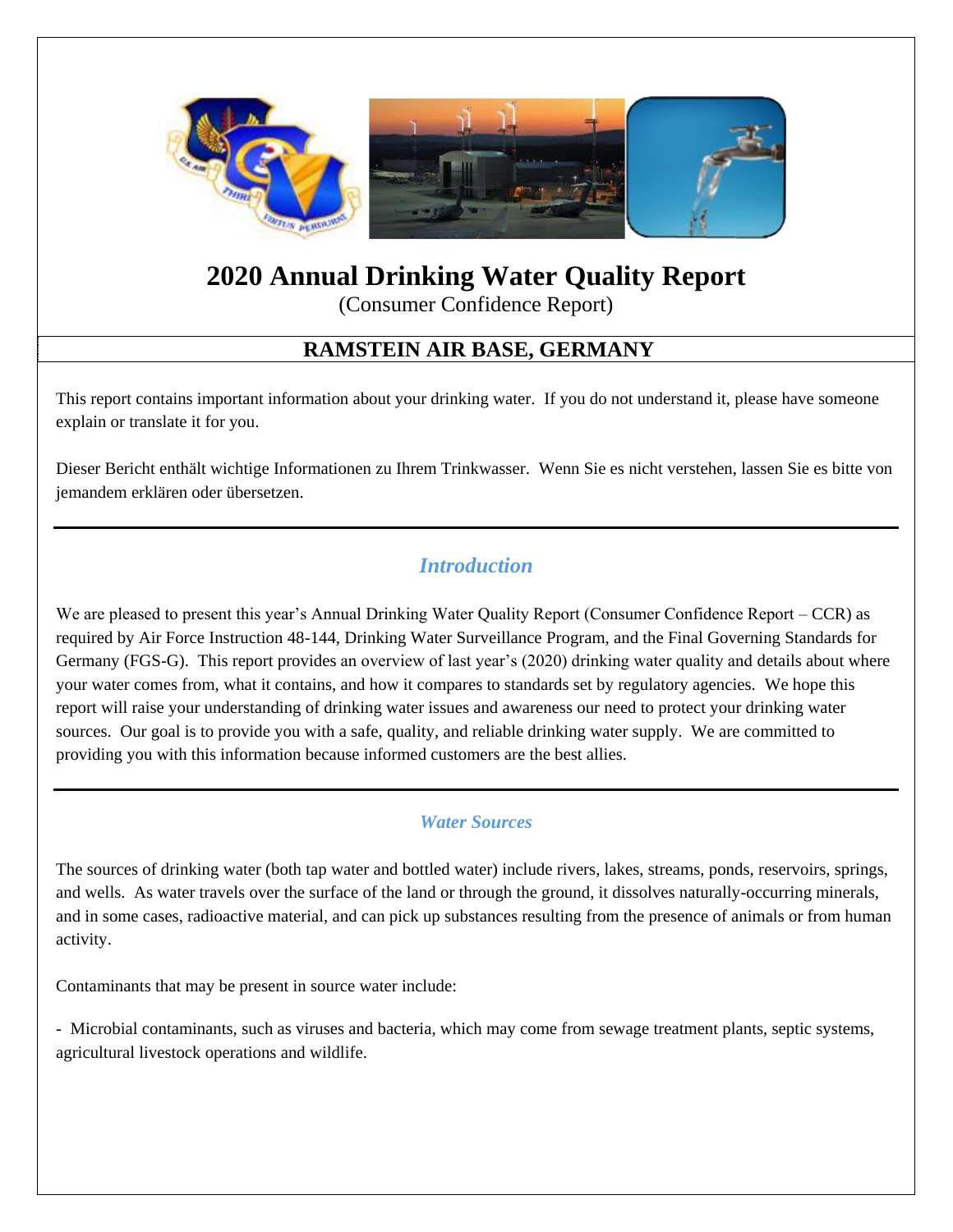- Inorganic contaminants, such as salts and metals, which can be naturally-occurring or result from urban storm water runoff, industrial or domestic waste water discharges, oil and gas production, mining, or farming.

- Pesticides and herbicides, which may come from a variety of sources such as agriculture, urban storm water runoff, and residential uses.

- Organic chemical contaminants, including synthetic and volatile organic chemicals, which are by-products of industrial processes and petroleum production, and can also, come from gas stations, urban storm water runoff, and septic systems.

- Radioactive contaminants, which can be naturally-occurring or be the result of oil and gas production and mining activities.

#### *Where do we get our drinking water?*

The Kaiserslautern Military Community (KMC) drinking water systems provide water to approximately 20,000 customers at Ramstein Air Base (AB). Bioenvironmental Engineering (BE) collects a total of 20 samples per month at multiple locations around the installation. Additional samples are collected to meet AF unique requirements and ensure water quality across the entire installation. Ramstein AB water systems are classified as community water systems by HQ USAFE/AFRICA and German Authorities.

KMC draws all its drinking water from deep wells several hundred feet below ground. Our water is pumped from these wells, treated, and then distributed to our communities. Within the KMC, there are many water distribution systems. Ramstein AB has one system, supplied by four water treatment facilities. The Cold Storage Area, located off site from Ramstein AB, has a separate system. Since 2016, the two Contingency Training Squadron systems are being supplied with potable water by the City of Ramstein-Miesenbach. Since November 2007, Vogelweh, including Kapaun Air Station, is supplied by the City of Kaiserslautern water provider Stadtwerke Kaiserslautern – SWK.

### *Drinking Water and Your Health*

All drinking water, including bottled water, may reasonably be expected to contain at least small amounts of some contaminants. The presence of contaminants does not necessarily indicate that the water poses a health risk. More information on contaminants and potential health effects can be obtained by calling BE at DSN 479-2220 (0049-6371-46- 2220). Some people may be more vulnerable to contaminants in drinking water than the general population. Immunocompromised persons such as persons with cancer undergoing chemotherapy, persons who have undergone organ transplants, people with HIV/AIDS or other immune system disorders, some elderly, and infants can be particularly at risk from infections. These people should seek advice about drinking water from their health care providers. EPA/CDC guidelines on appropriate means to lessen the risk of infection by Cryptosporidium and other microbial contaminants are available from the Safe Drinking Water Hotline (800-426-4791).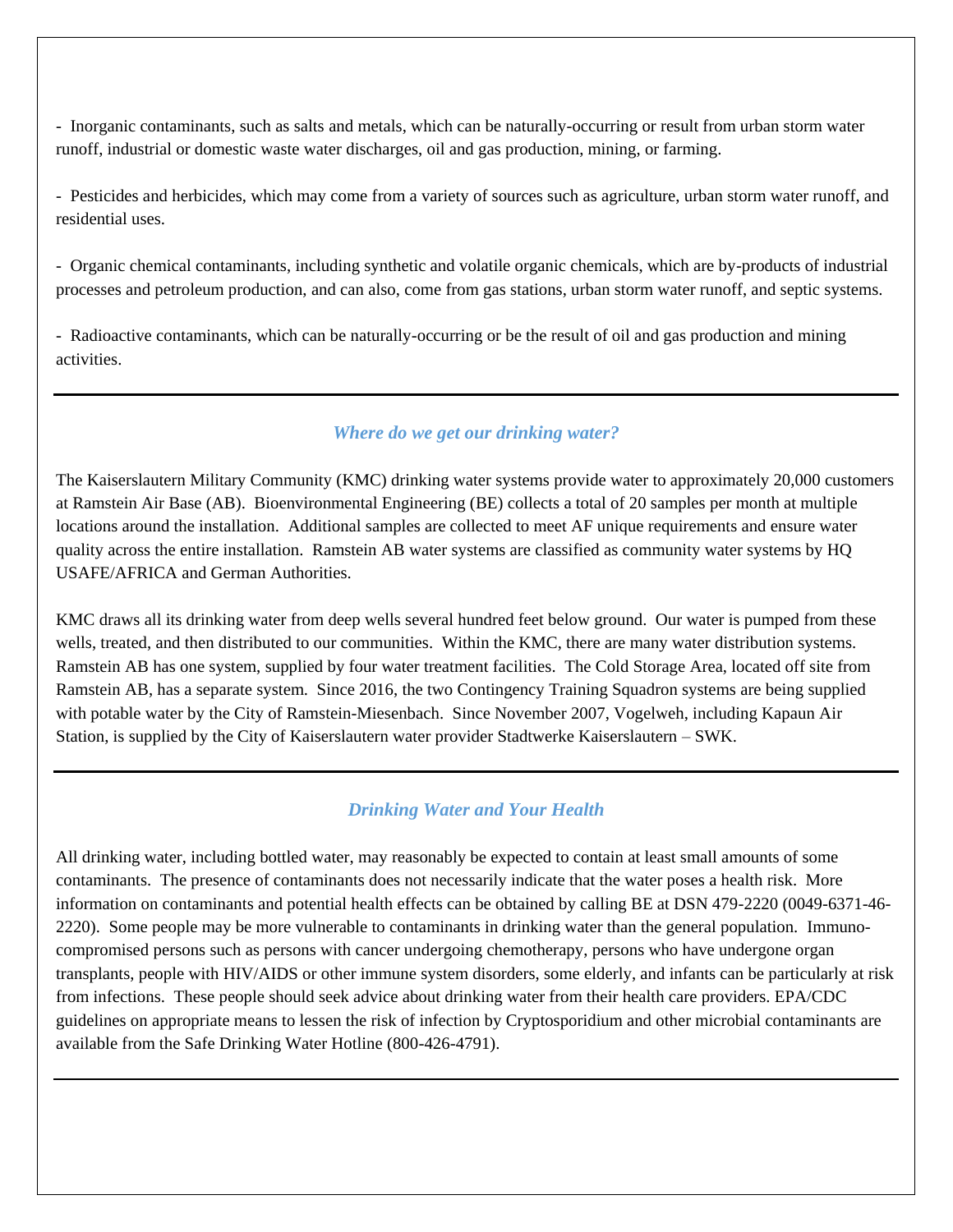#### *Is there Lead in my Water?*

Although we regularly test lead levels in your drinking water, it is possible that lead and/or copper levels at your home are higher because of materials used in your plumbing. If present, elevated levels of lead can cause serious problems, especially for pregnant women and young children. Lead in drinking water is primarily from materials and components associated with service lines and home plumbing. Ramstein AB is responsible for providing high quality drinking water, but cannot control the variety of materials used in plumbing components. When your water has been sitting for several hours, you can minimize the potential for lead and copper exposure by flushing your tap for 30 seconds to 2 minutes before using water for drinking or cooking. If you are concerned about lead in your water, you may wish to have your water tested. Information on lead in drinking water, testing methods, and steps you can take to minimize exposure is available from the Safe Drinking Water Hotline at 1-800-426-4791 or [http://www.epa.gov/safewater/lead.](http://www.epa.gov/safewater/lead)

#### *A Final Word on Water Quality*

Your water quality team at Ramstein AB works around the clock to provide safe, dependable water at every tap. But they can only ensure the success of today's mission if everyone contributes. Tomorrow's success will depend on all of us, working together, to protect our vital water resources.

Remember, the water we use does not quickly return to the aquifer, but is, for the most part, "consumed" by our actions. The military installation (Ramstein AB) and many nearby villages draw water from the same aquifer. Conservation is therefore essential to protect our water supply.

You should also consider ways you can reduce your water consumption, i.e. don't let the water run while brushing your teeth, take a shower vs. a bath. There are numerous ways to save our most valuable natural resource for us and the future of our children. If you have ideas to reduce usage and contamination of this valuable resource submit it to the Ramstein AB Drinking Water Quality Working Group (POC – BE). These efforts will help protect the future water supply by reducing the overall consumptive use.

#### *Customer Reviews Welcome*

We are available to address any questions or concerns you may have. Housing residents should contact the Housing Office with any water concerns. Dorm residents should contact their building manager.

For more information on this report or base drinking water quality, please call BE at DSN 479-2220 (0049-6371-462220) or the 86 CES Environmental Management Flight at DSN 480-7712.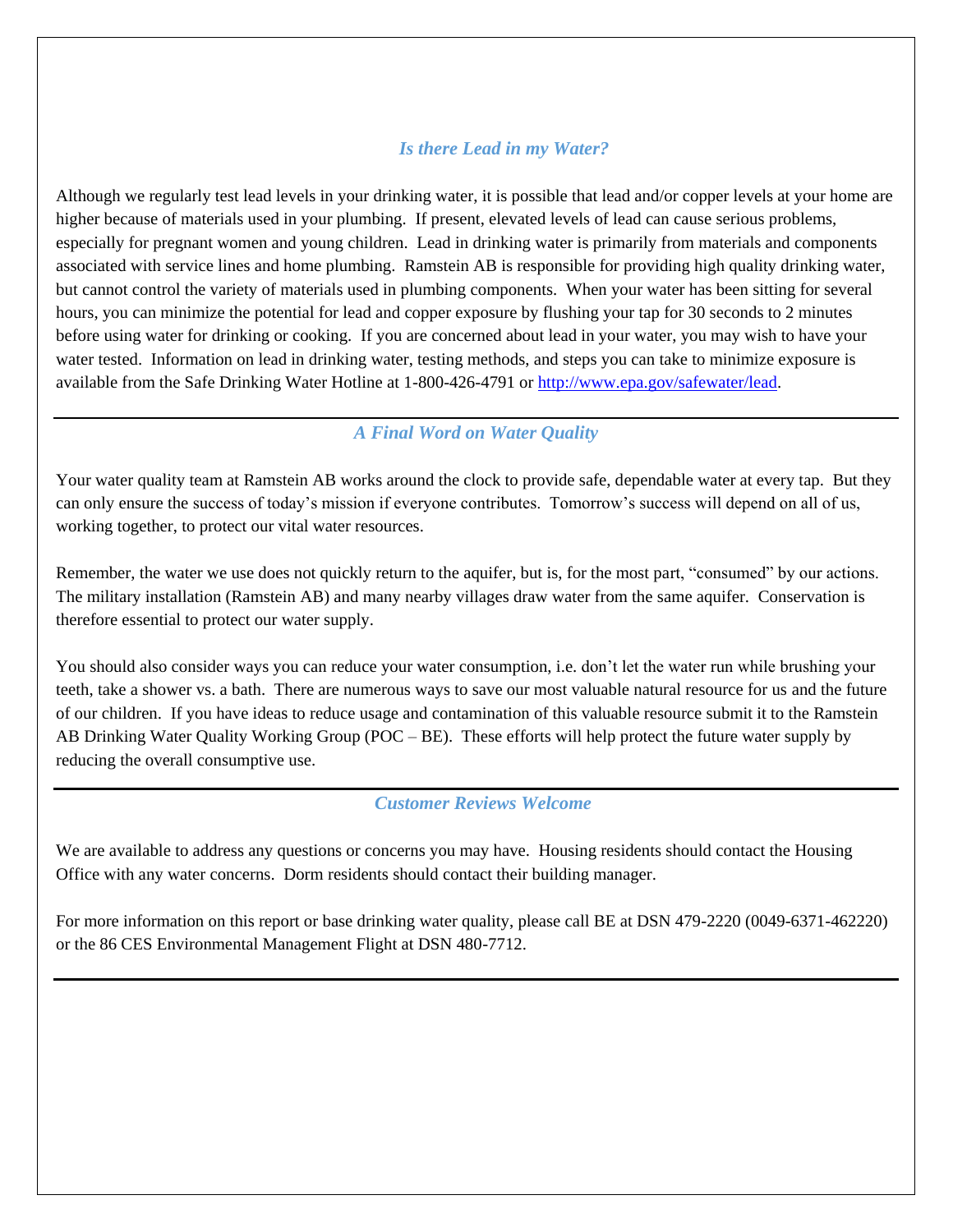## *About the Following Pages*

The table below lists all of the drinking water contaminants that we detected during the calendar year of this report. Although more than **90 contaminants** were tested, only those substances listed below were detected in our water. All sources of drinking water contain some naturally occurring contaminants. The FGS-G requires us to monitor for certain contaminants less than once per year because the concentrations of these contaminants do not vary significantly from year to year, or the system is not considered vulnerable to this type of contamination.

## *Definitions and Abbreviations*

**Action Level (AL):** The concentration of a contaminant which, if exceeded, triggers treatment or other requirements which a water system must follow.

**Average:** Regulatory compliance with some Maximum Contaminant Levels (MCLs) are based on running annual average of monthly samples.

**Maximum Contaminant Level:** The highest level of a contaminant that is allowed in drinking water. MCLs are set as close to the Maximum Contaminant Level Goal (MCLG) as feasible using the best available treatment technology.

**Maximum Contaminant Level Goal :** The level of a contaminant in drinking water below which there is no known or expected risk to health. MCLGs allow for a margin of safety.

**Maximum Residual Disinfectant Level (MRDL):** The highest level of disinfectant allowed in drinking water. There is convincing evidence that addition of a disinfectant is necessary for control of microbial contaminants.

**Maximum Residual Disinfectant Level Goal (MRDLG**): The level of a drinking water disinfectant below which there is no known or expected risk to health. MRDLGs do not reflect the benefits of the use of disinfectants to control microbial contamination.

**millirems per year (mrem/year):** a measure of radiation absorbed by the body.

**Million Fibers per Liter (MFL):** a measure of the presence of asbestos fibers that are longer than 10 micrometers.

**Nephelometric Turbidity Units (NTU):** Measurement of the clarity, or turbidity, of water.

**Picocuries per Liter (pCi/L):** Measurement of the natural rate of disintegration of radioactive contaminants in water (also beta particles).

**pH:** Measurement of acidity/basicity with7.0 being neutral.

**parts per million(ppm):** One part substance per million parts water, or milligrams per liter.

**parts per billion (ppb):** One part substance per billion parts water, or micrograms per liter.

**parts per trillion (ppt):** One part substance per trillion parts water, or nanograms per liter.

**Running Annual Average (RAA):** Average results for the most recent four quarters.

**Secondary Maximum Contaminant Level (SMCL):** Recommended level for a contaminant that is not regulated and has no MCL.

**Treatment Technique:** A required process intended to reduce the level of a contaminant in drinking water.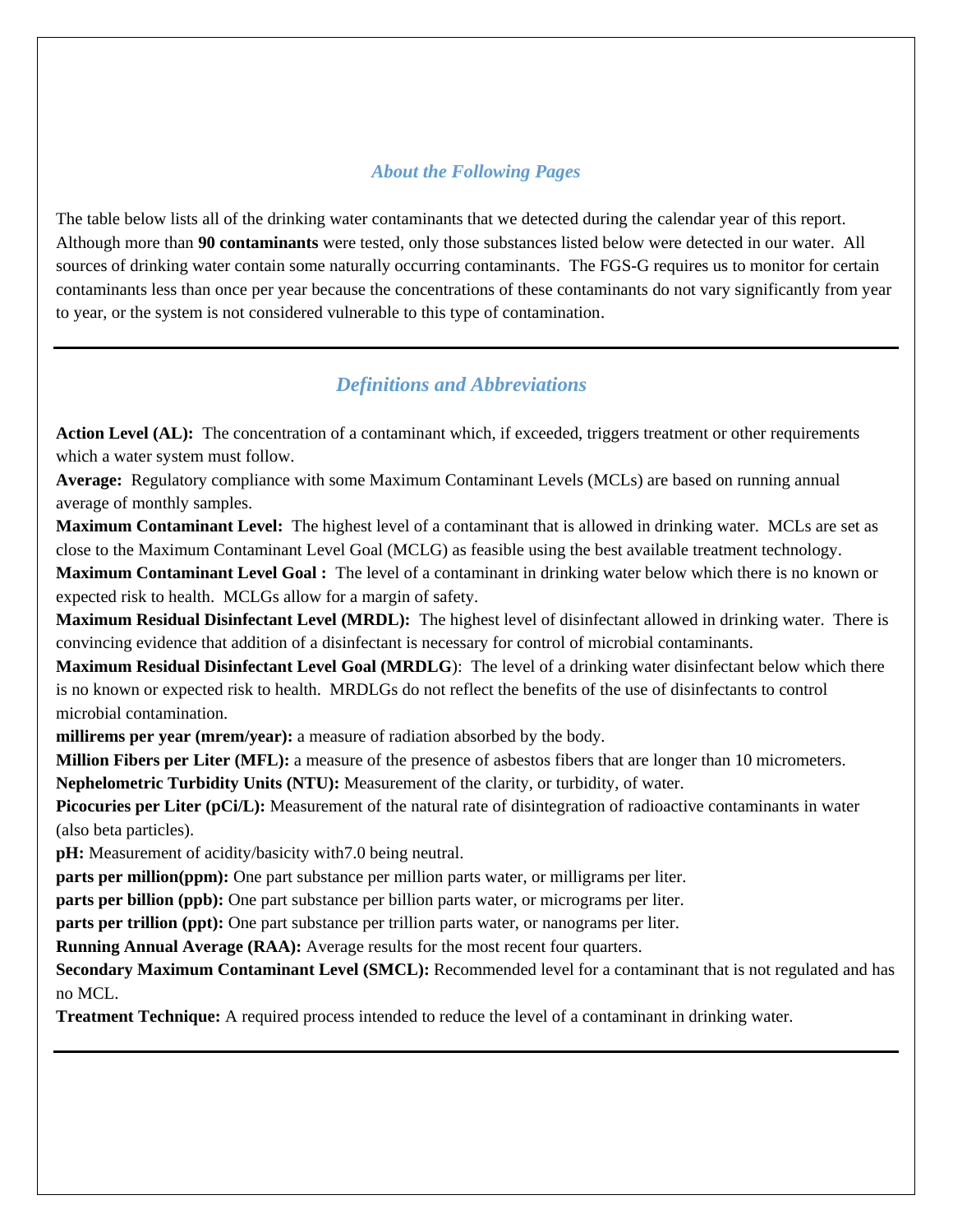#### *How to Read the Data Tables*

Starting with a substance, read across. Year sampled is in 2020. MCL shows the highest level of substance (contaminant) allowed. MCLG is the goal level for that substance (this may be lower than what is allowed). Average Amount Detected represents the measured amount (less is better). Range tells the highest and lowest amounts measured. A 'Yes' under Compliance Achieved means the amount of substance met government requirements. Typical Source tells where the substance usually originates. Unregulated substances are measured, but maximum allowed contaminant levels have not been established by the government.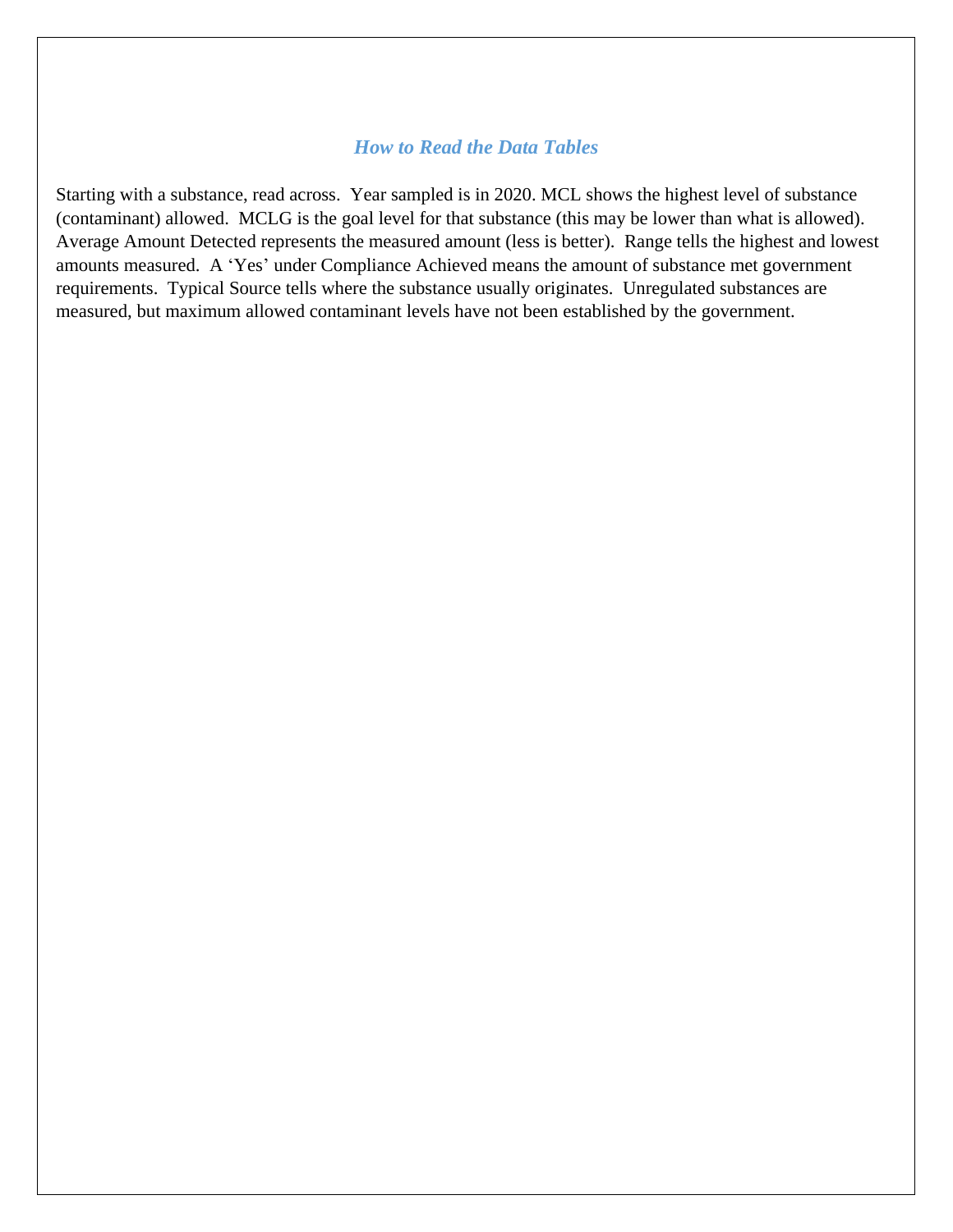| <b>Residual</b><br><b>Disinfectants</b> | <b>Unit of</b><br><b>Measure</b> | <b>MRDL</b> | <b>MRDLG</b> | Average<br><b>Level</b> | <b>Minimum</b><br><b>Level</b> |                | <b>Maximum</b><br><b>Level</b>       | <b>Violation</b> | <b>Typical Source</b>                                                                                                              |
|-----------------------------------------|----------------------------------|-------------|--------------|-------------------------|--------------------------------|----------------|--------------------------------------|------------------|------------------------------------------------------------------------------------------------------------------------------------|
| Free Available<br>Chlorine              | mg/L                             | 4           | 4.0          | 0.17                    | 0.01                           |                | 0.82                                 | N <sub>0</sub>   | Water additives used to control<br>microbes                                                                                        |
| Fluoride                                | mg/L                             | 4.0         | 4.0          | 0.63                    | 0.27                           |                | 1.01                                 | N <sub>0</sub>   | Erosion of natural deposits; water<br>additive which promotes strong<br>teeth; discharge from fertilizer and<br>aluminum factories |
| <b>Contaminant</b>                      | <b>Unit of</b><br>measure        | <b>MCLG</b> | <b>MCL</b>   | <b>Level Found</b>      |                                |                | <b>Violation</b>                     |                  | <b>Typical Source</b>                                                                                                              |
| <b>Total Coliform</b>                   | # of<br>Positives                | $\theta$    | 5.0%         | $\overline{0}$          |                                | N <sub>o</sub> | Naturally present in the environment |                  |                                                                                                                                    |
| <b>Barium</b>                           | mg/L                             | 2.0         | 2.0          | 0.32                    |                                |                | N <sub>o</sub>                       |                  | Discharge of drilling wastes; discharge from metal<br>refineries; erosion of natural deposits                                      |

|  |  | <b>Water Quality Results</b> |
|--|--|------------------------------|
|  |  |                              |

| <b>Contaminant</b>           | Unit of<br>measure | <b>MCLG</b> | <b>MCL</b> | <b>Level Found</b> | <b>Violation</b> | <b>Typical Source</b>                                                                            |
|------------------------------|--------------------|-------------|------------|--------------------|------------------|--------------------------------------------------------------------------------------------------|
| Nitrate                      | mg/L               | 10          | 10         | 4.2                | No               | Runoff from fertilizer use; leaking from<br>septic tanks, sewage; erosion of natural<br>deposits |
| Nitrite                      | mg/L               |             |            | 0.15               | No               | Runoff from fertilizer use; leaking from<br>septic tanks, sewage; erosion of natural<br>deposits |
| <b>Total Trihalomethanes</b> | mg/L               | 0.080       | 0.080      | $< 0.0005 - 0.012$ | N <sub>0</sub>   | By-products of drinking water chlorination                                                       |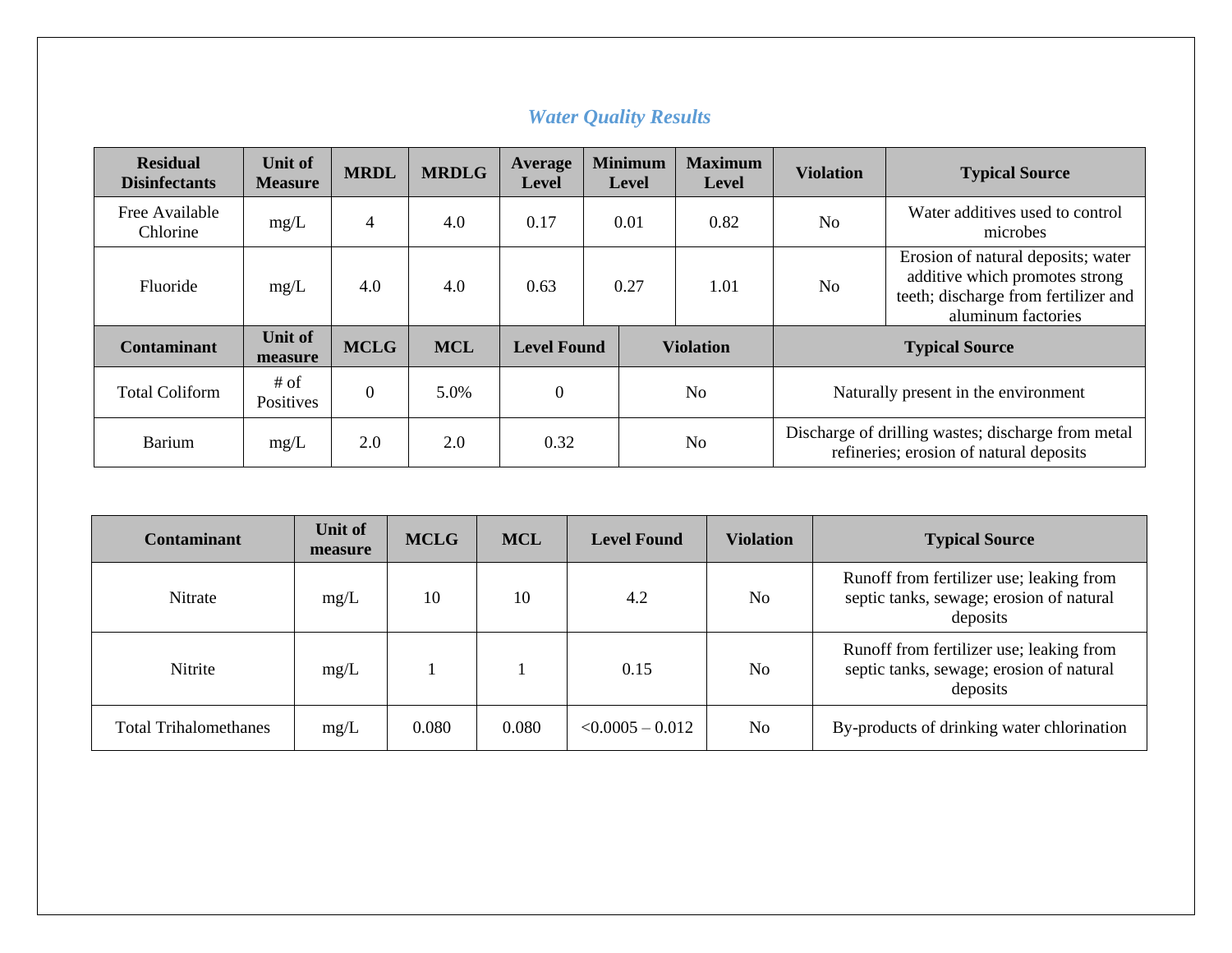| <b>Lead and</b><br>Copper | <b>Units</b> | <b>MCLG</b> | <b>MCL</b> | <b>Level Found</b> | 90 <sup>th</sup><br><b>Percentile</b> | # Sites<br>Over AL | <b>Violation</b> | <b>Typical Source</b>                                                                                         |
|---------------------------|--------------|-------------|------------|--------------------|---------------------------------------|--------------------|------------------|---------------------------------------------------------------------------------------------------------------|
| Lead                      | mg/L         |             | 0.015      | 0.00029            | 0.0002                                |                    | N <sub>o</sub>   | Corrosion of household plumbing systems;<br>erosion of natural deposits.                                      |
| Copper                    | mg/L         | 1.3         |            | < 0.01             | 0.01                                  |                    | N <sub>0</sub>   | Erosion of natural deposits; leaching from<br>wood preservatives; corrosion of household<br>plumbing systems. |